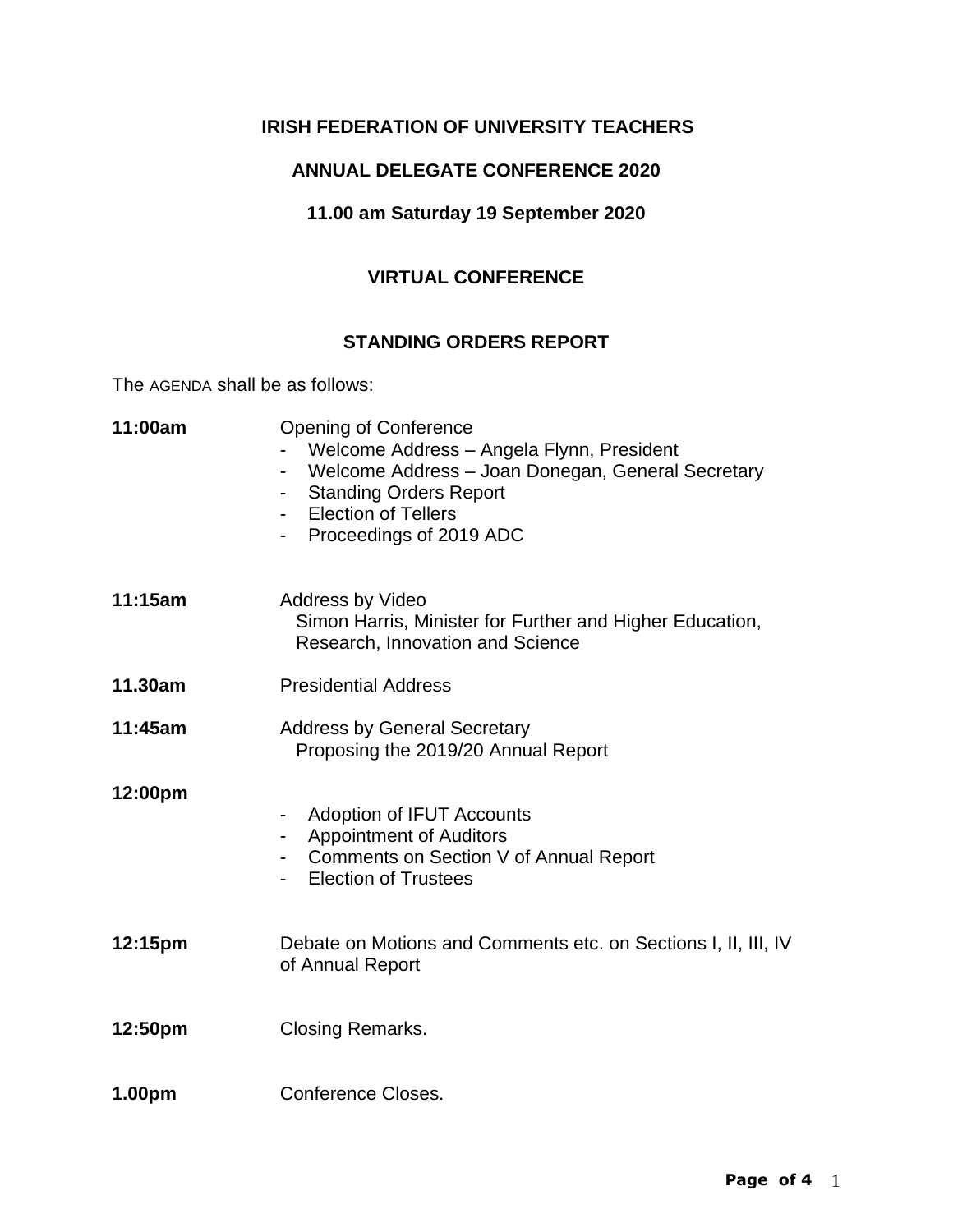# **2 MOTIONS AND PROPOSED AMENDMENTS**

- **2.1** Motions on Policy and Motions to Change the Rules.
- **2.2** The adoption of Motions is governed by Rule 17(d).

"Any motion, other than one relating to the amendment of the Rules, shall be passed by a simple majority of the delegates present and voting at an Annual or Special Delegate Conference. A motion to amend the Rules, appropriate to the Delegate Conference concerned, shall be passed by a two-thirds majority of those delegates present and voting."

**2.3** Any Proposed Amendment to a motion is covered by Rules 17 (v):

"(v) Proposed Amendments to a motion may be suggested by any participant during the course of a debate on a motion. It shall be for the Chairperson of the meeting to decide whether to accept such a Proposed Amendment for debate subject to any provisions of the Standing Orders Report."

**2.4** Emergency Motions tabled before or during Conference may be accepted for debate providing they:

**(a)** are adjudged by the Standing Orders Committee to refer to matters which have arisen since the time appointed for the receipt of Motions prior to the Conference; and

**(b)** are submitted in writing and are duly signed by a Proposer and a Seconder.

# **3 PROCEDURE RE MOTIONS AND PROPOSED AMENDMENTS**

**3.1** The following procedure shall be followed in relation to Motions save as may be provided otherwise in this Report.

**(a)** A Motion shall be proposed and seconded; this may be done by persons other than those who gave notice of the Motion.

**(b)** Any Proposed Amendment(s) to a Motion shall then be proposed and seconded; this may be done by persons other than those who gave notice of the Proposed Amendment(s).

**(c)** Debate on the Motion and on any Proposed Amendment(s) shall then be conducted.

**(d)** Proposed Amendments suggested during the course of a debate on a motion must be submitted in writing.

**(e)** At the end of the debate on a Motion and any Proposed Amendment(s) to it, the Proposer of the Motion, and the Proposer(s) of Proposed Amendment(s) shall be allowed to respond to the debate.

**(f)** Voting shall then take place on the question of whether to incorporate any Proposed Amendment(s) into the Motion. In the case of there being a number of such Proposed Amendments, the Chairperson shall decide the order in which these shall be voted upon so as to ensure that, as far as possible, they are dealt with in the same sequence as the matters to which they refer in the Motion.

**(g)** It may be apparent during the sequence of voting on a number of Proposed Amendments, that, in taking a decision in relation to any one, the meeting has effectively taken a decision in relation to another, subsequent one. In such a case, the Chairperson is empowered to declare that decision without putting the subsequent Proposed Amendment to a vote.

**(h)** When the question of whether to incorporate any Proposed Amendment into a Motion has been decided, the substantive Motion embodying any Amendments shall be read out and voted on.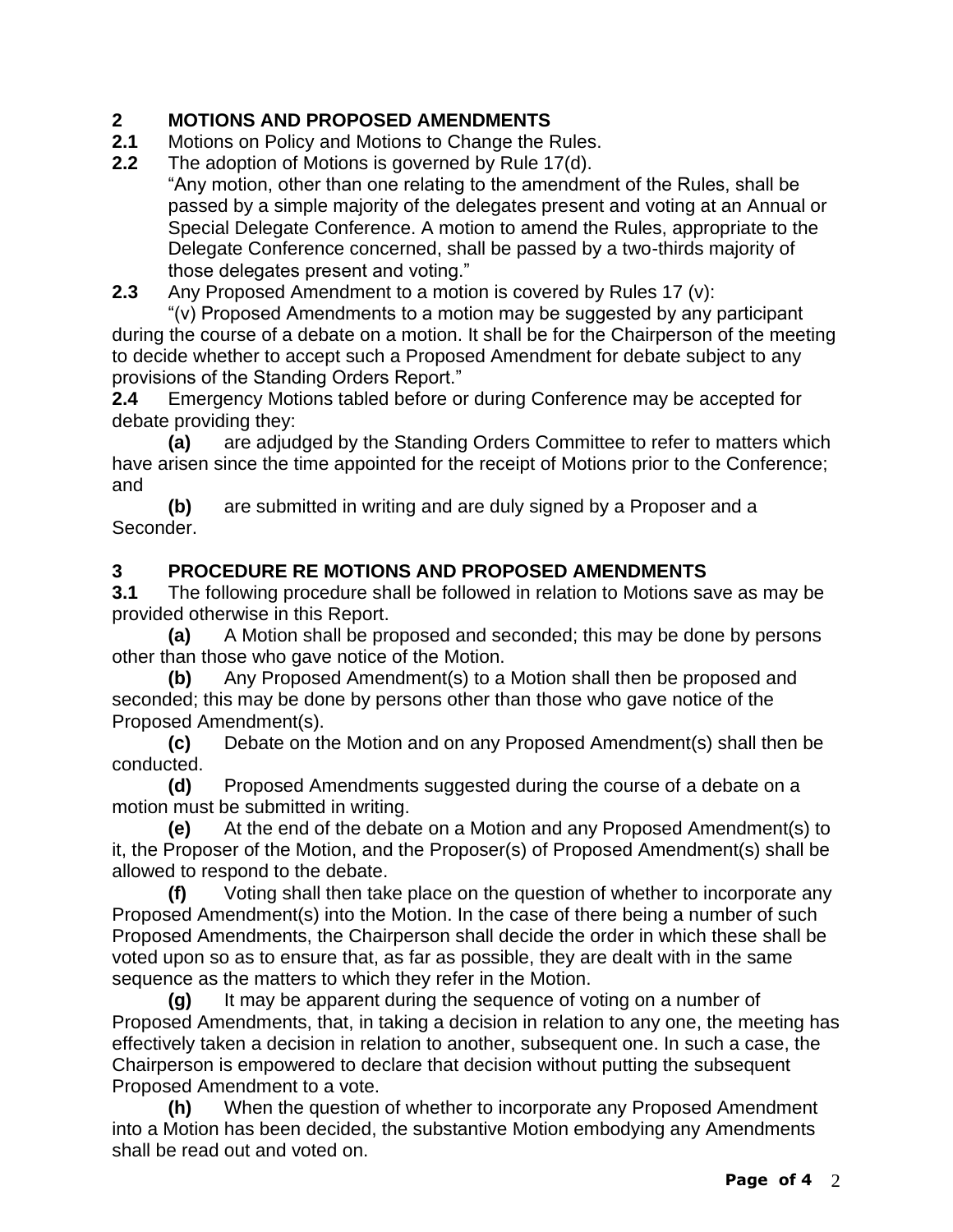**3.2** Speakers shall identify themselves by name and Branch.

**3.3** Proposers of Motions and Proposed Amendments shall be allowed four minutes to speak and one minute to sum up. Other speakers shall be allowed three minutes.

**3.4** Procedural Motions and Suspension of Standing Orders shall be dealt with as in the Standing Orders of the Irish Congress of Trade Unions (see Addendum) except that 'Executive Council' shall be deemed to read 'Executive' in the first instance and 'Council' thereafter (square brackets therein refer).

**3.5** Rule 17 (h) should be noted: "Members of the Federation, other than delegates, may attend and speak, but may not vote at Annual or Special Delegate Conferences".

**3.6** Procedural questions not covered by these Standing Orders shall be decided by reference to *Citrine's ABC of Chairmanship*.

## **4 ATTENDANCE**

### **5 STANDING ORDERS COMMITTEE**

During Conference, the Standing Orders shall be dealt with by those Executive members present other than the President and its meetings shall be chaired by a nominee of the Executive Committee.

#### **6 TELLERS**

Upon the adoption of Standing Orders Report, nominations, duly proposed and seconded, shall be taken for two Tellers. If there are more than two nominations, a vote shall be taken electronically.

#### **7 QUORUM**

The quorum for an Annual or Special Delegate Conference shall be one-third of the delegates notified to Head Office in advance of the meeting [Rule 17(e)].

*19 September 2020*